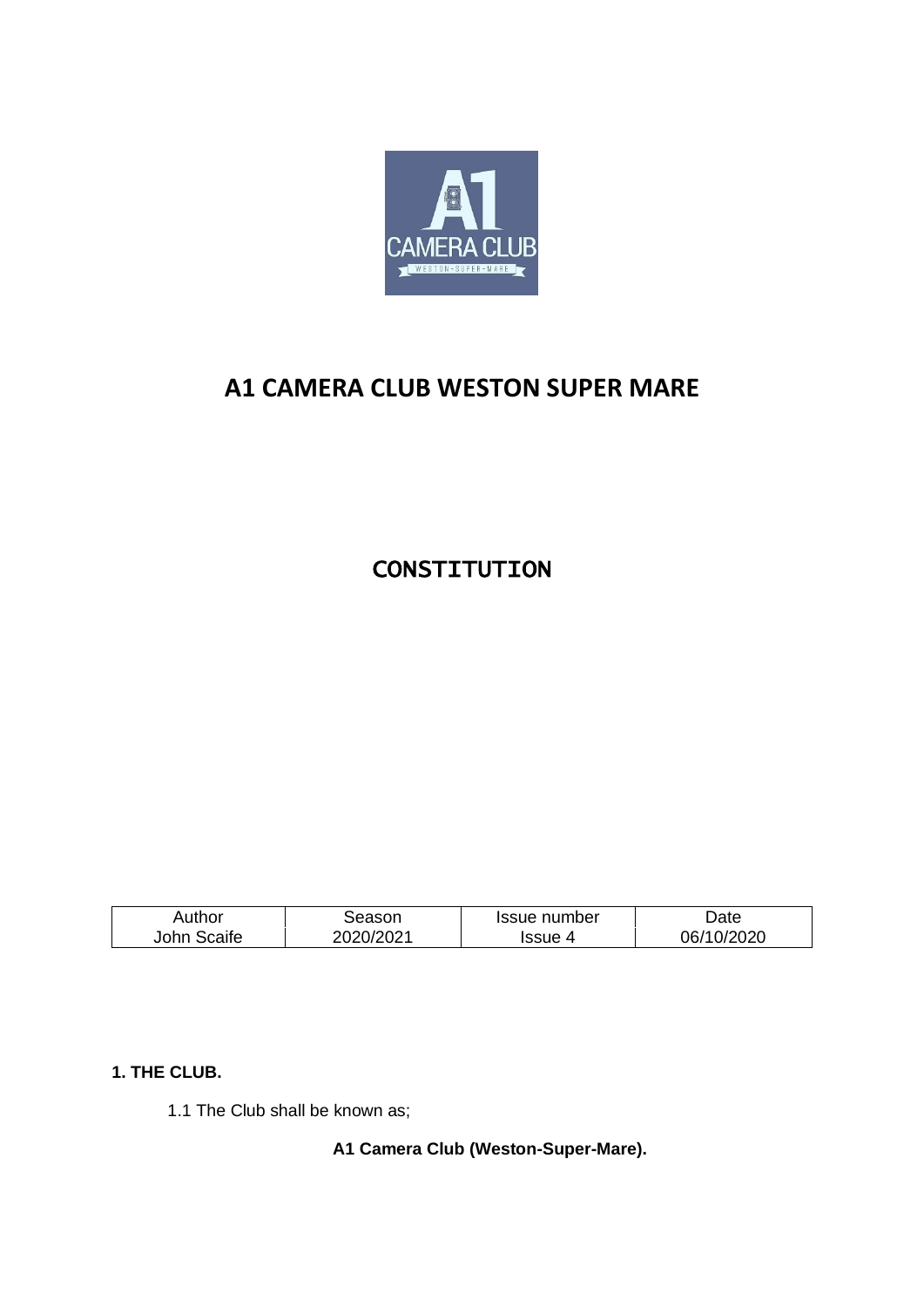- 1.2 The objective of the Club shall be to promote photography as an enjoyable hobby, and to encourage and develop the knowledge and interest of Club Members of all ages and abilities in all aspects of photography and
- 1.3 The Club shall be affiliated to the Western Counties Photographic Federation; whose parent body is the Photographic Alliance of Great Britain.

# **2. MEETINGS**

- 2.1 Club Meetings shall be held weekly or at the discretion of the Committee.
- 2.2 The Club Year shall run from 01 September in one year to 31 August in the following year.

# **3. OFFICERS.**

- 3.1 The Committee shall consist of the Offices of Chairman, Vice Chairman, Secretary and Treasurer together with such other Officers as may be deemed necessary.
- 3.2 The Committee may at its discretion nominate Committee Members or Club Members to fulfil the roles of Competition Secretary, Programme Secretary, Public Relations Secretary, Exhibition Secretary, Membership Secretary and Webmaster.
- 3.2 The Chairman, Vice Chairman and other Committee Members shall be elected annually.
- 3.3 The Secretary shall be elected to serve for a term of TWO years.
- 3.4 The Treasurer shall be elected to serve for a term of FIVE years.
- 3.5 In the event of the Secretary or Treasurer indicating a desire not to stand for reelection at the end of this term, an incoming Secretary or Treasurer shall be elected at the preceding Annual General Meeting to facilitate an orderly handover of duties.

# **4. COMMITTEE MEETINGS.**

- 4.1 The Committee shall meet a minimum of five times each year.
- 4.2 The date of Committee Meetings shall be agreed by the Committee or shall be at the discretion of the Chairman or the Vice Chairman.
- 4.3 Three members of the Committee shall be deemed to constitute a Quorum. These should be the Chairman or Vice Chairman or nominated representative,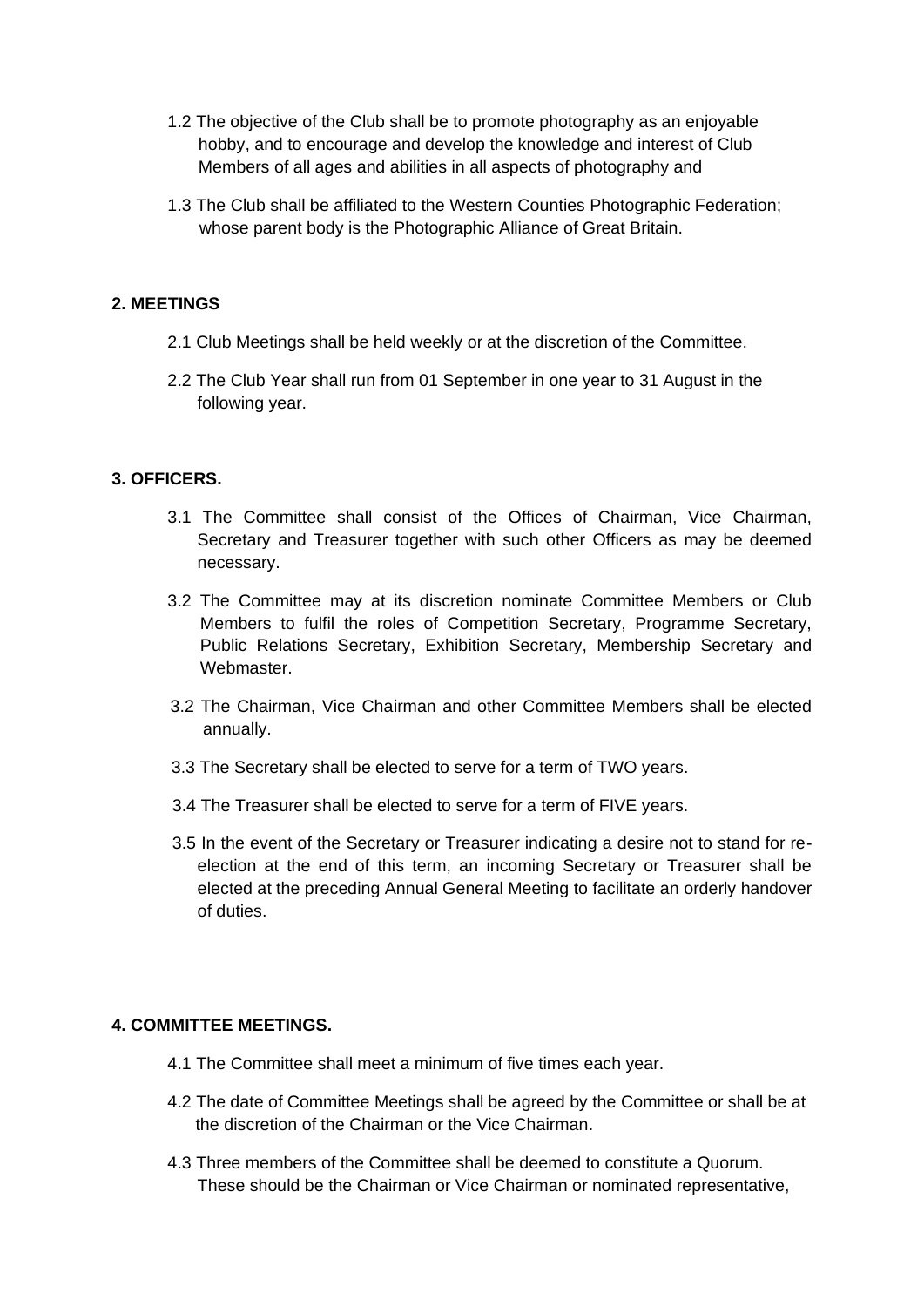Secretary or a committee member to deputise and the Treasurer or or a committee member able to present the up to date accounts on the Treasurer's behalf

- 4.4 The Committee shall be responsible for the day-to-day running of the Club.
- 4.5 The Committee shall be responsible for any changes to the Club or Competition Rules.

# **5. PROGRAMME.**

- 5.1 The programme will cover a three-year period, each period starting on the 1st September and finishing on 31st August
- 5.2 The current season shall be a detailed programme of each week's activities, including summer shoots, and is to be adhered to as closely as possible.
- 5.3 The next season's programme shall be a detailed framework of proposed activities which will be subject to refinement in line with member's needs and wants. This shall include fixed dates for competitions thus enabling timely bookings of Judges and Guest Speakers.
- 5.4 Season three shall be an open framework with fixed dates for competitions allowing the members to suggest activities for inclusion in the final version
- 5.5 The Programme Secretary shall be responsible for the running of the current season's programme and for the organisation of the programme for the forthcoming season(s).
- 5.6 Any final decision on the programme shall be the responsibility of the Chairman

# **6. COMPETITIONS.**

- 6.1 The Committee shall organise competitions to encourage members' development and interest in all aspects of photography.
- 6.2 All competition entries must comply with the current Competition Rules.
- 6.3 Annual Trophies remain the property of the Club and must be returned to the Competition Secretary at least fourteen days prior to the Annual Awards Evening.

#### **7. CLASSES OF MEMBERSHIP AND SUBSCRIPTIONS.**

- 7.1 Classes of Membership and Annual and Weekly Subscriptions shall be agreed annually at the Annual General Meeting and shall be set out in a separate document.
- 7.2 Annual Subscriptions fall due for payment on the date of the first meeting of the Club Season.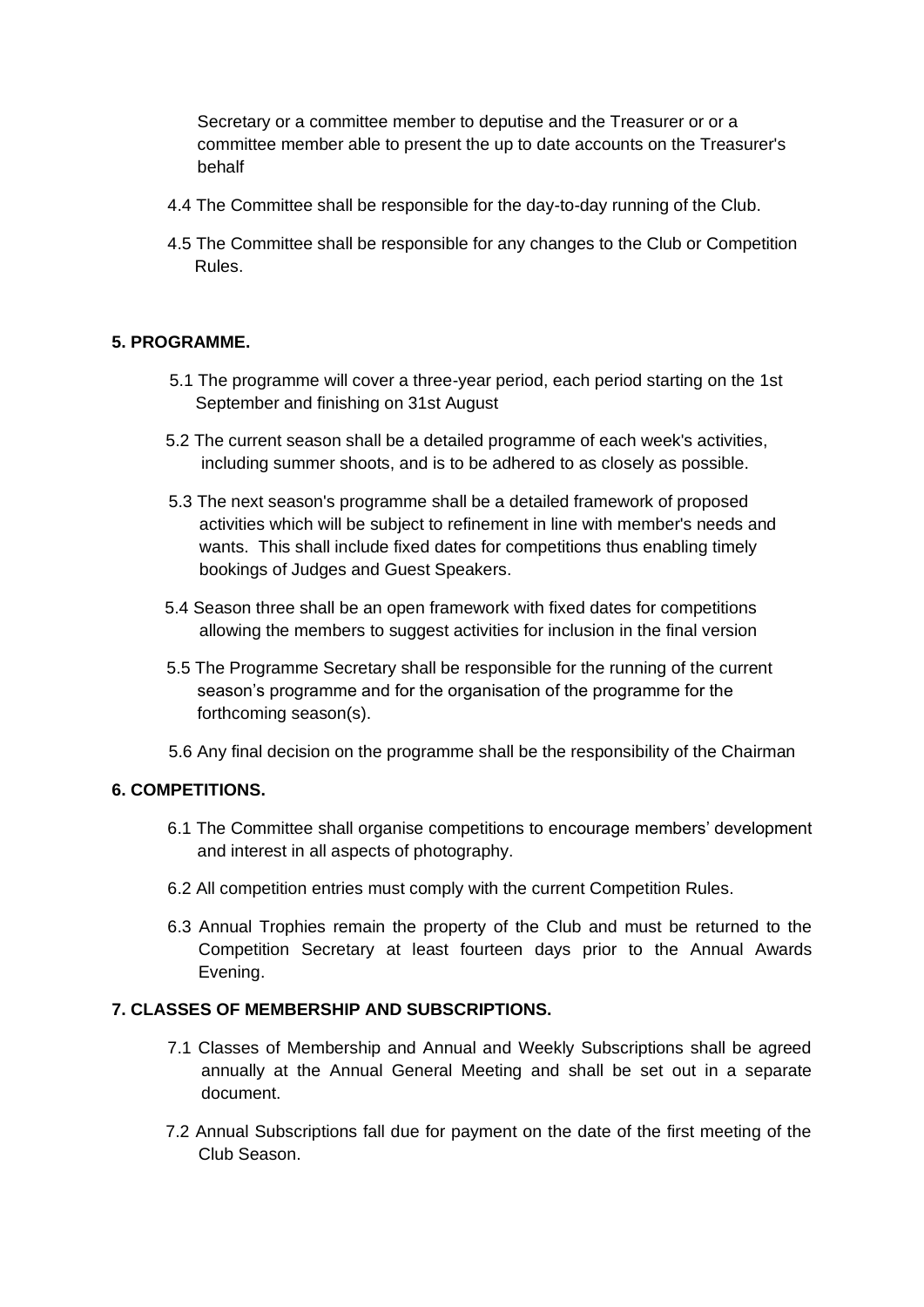- 7.3 Annual Subscriptions MUST have been paid in full before the date of the Annual General Meeting to ensure that members retain their right to vote at that Meeting.
- 7.4 The Committee shall have the power to raise additional funds as may be necessary.

#### **8. MEMBERSHIP.**

- 8.1 Applications for Membership shall be submitted to the Committee for approval.
- 8.2 Three members of the Committee may approve an Application for Membership without the need for submission to a meeting of the Committee.
- 8.3. The Committee shall at all times, and in particular when considering Applications for Membership, have due regard to its legal obligations as defined in Section 13 hereunder.
- 8.4. The Committee shall also give due consideration to the comfort of Members attending meetings in the Club's usual meeting place and to their ability to participate fully in Club activities.
- 8.5 The Committee shall have the authority, exercisable at its sole discretion, to impose an upper limit on the number of persons admitted to Membership of the Club.
- 8.6 All members must agree to abide by this Constitution, the Club Rules, the Competition Rules and any local Rules applicable to the Club's meeting place and places visited in the course of events and activities.

# **9. JUNIOR MEMBERS AND MEMBERS AGED EIGHTEEN YEARS AND UNDER.**

- 9.1 Junior Members shall be those Members aged sixteen years and under at the commencement of the Club Year.
- 9.2 This Section shall also apply to other Members aged eighteen years and under.
- 9.3 The Committee shall be responsible for the safety and wellbeing of Junior Members and other Members falling within this Section in accordance with guidance from the Western Counties Photographic Federation and the Photographic Alliance of Great Britain.
- 9.4 The Committee may decide that attendance by such Members at a particular Club activity would be inappropriate.

#### **10. ANNUAL GENERAL MEETING.**

10.1 The Annual General Meeting shall be held during the first week in October or on a convenient date agreed by the Committee.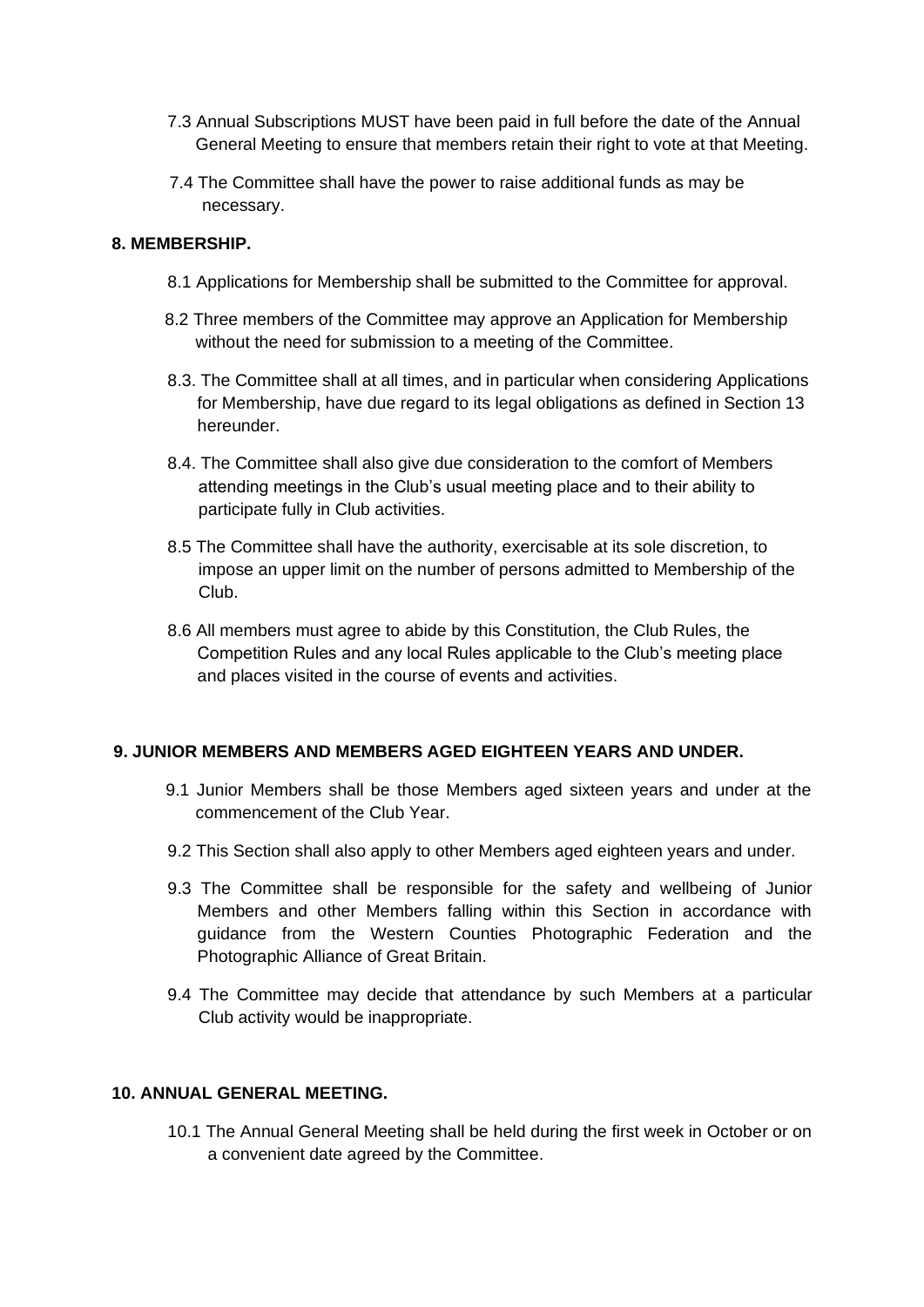- 10.2 The date of the Annual General Meeting will be published in the Club programme.
- 10.3 All Proposals and Proposals for Amendments to this Constitution, the Club Rules or the Competition Rules must be notified in writing to the Secretary not less than fourteen days prior to the date of the Meeting.
- 10.4 Nominations for the election of Officers must be Proposed and Seconded and be notified in writing to the Secretary at least fourteen days prior to the date of the Meeting.
- 10.5 Nominations must have the prior agreement of the Nominee to serve if elected.
- 10.6 The Agenda shall be published not less than 7 days prior to the date of the Meeting.
- 10.7 A Quorum at the Meeting shall comprise;
	- Forty per cent of the paid-up Membership which shall include
	- A minimum of three of the Officers of the Club, i.e. Chairman or Vice-Chairman, Secretary and Treasurer (or suitable representatives as described in section 4.3), together with
	- A minimum of one other Member of the Committee.
- 10.8 In the event of insufficient Members being in attendance to establish a Quorum under the provisions of Clause 10.7, then the number of Members who have formally tendered their Apologies for Absence shall be taken into account in order to establish a Quorum.
- 10.9 Voting at the Meeting shall be by a simple show of hands.
- 10.10 Where absent Members included in the Quorum in accordance with the provisions of Clause 10.8 have indicated their desire to vote in favour of, or against, all or any of the Proposals, then their votes shall be taken into consideration.
- In the event of a tied vote the Chairman shall have the casting vote.

#### **11. EXTRAORDINARY GENERAL MEETING.**

- 11.1 The Committee or any two Club members may call an Extraordinary General Meeting.
- 11.2. The Committee or those members calling the Meeting must notify all members in writing not less than fourteen days prior to the date of the Meeting giving full details of the reason for the Meeting.
- 11.3. Clauses 10.7 to 10.12 above shall apply to an Extraordinary General Meeting.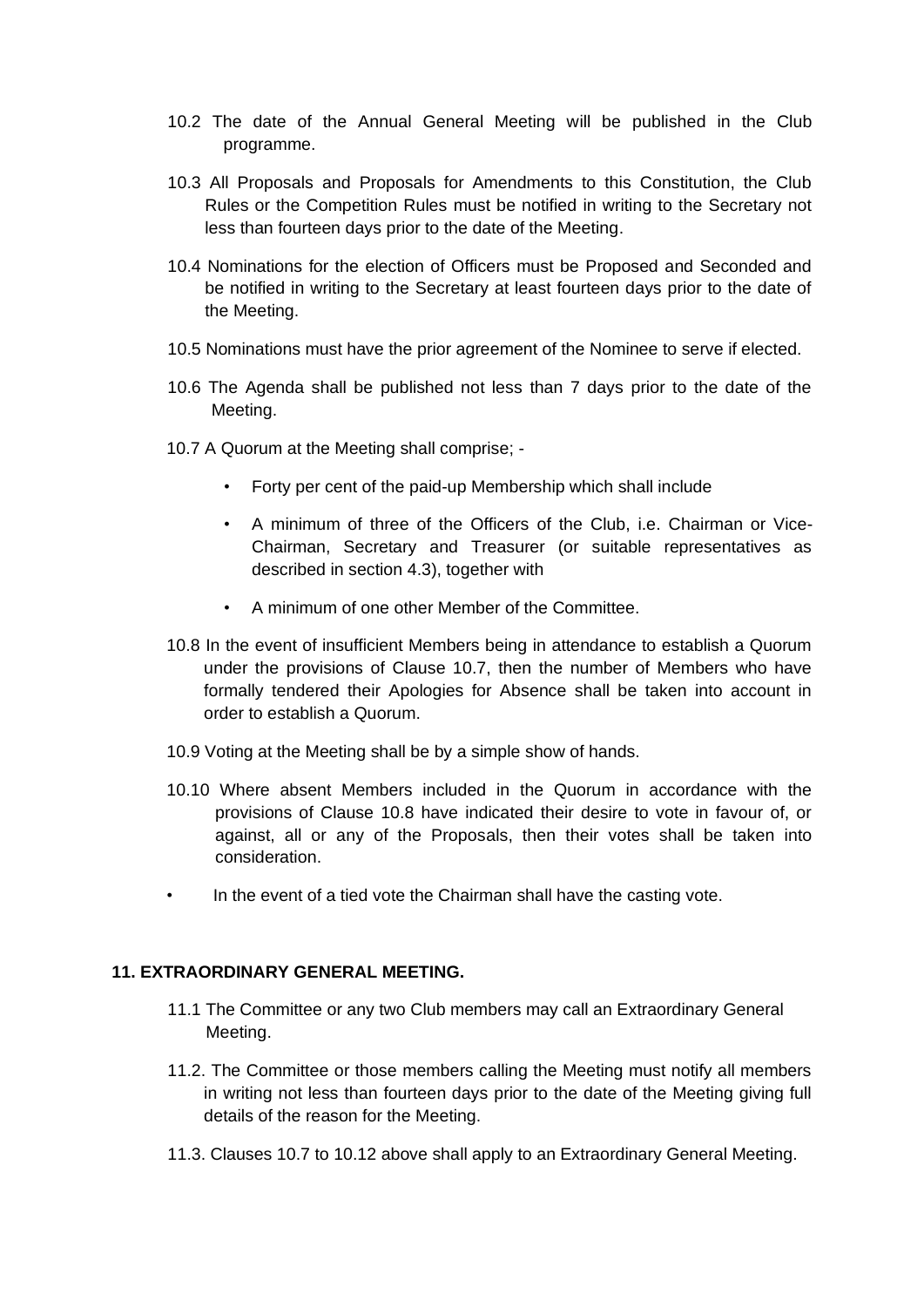# **12. MINUTES OF ALL MEETINGS.**

- 12.1 The Secretary shall be responsible for recording in the Minutes the proceedings of all Club Meetings, which shall include the Annual General Meeting, any Extraordinary General Meeting and Committee Meetings.
- 12.2 The Minutes shall be circulated to all Members or to Committee Members as appropriate after such Meetings.
- 12.3 In the absence of any objections, the Minutes shall be formally accepted at the next Meeting and signed by the Chairman or Vice Chairman.
- 12.4 The Secretary shall be responsible for holding copies of all Minutes.

# **13. STATUTORY LEGISLATION.**

- 13.1 The Committee shall be responsible for ensuring compliance with all Statutory Legislation in respect of the Club's usual meeting place, particularly but not exclusively, the Fire Precautions Act 1971 and the Health and Safety at Work Act 1974 and all Regulations made thereunder.
- 13.2 The Committee shall be responsible, in consultation with others holding similar responsibility, for ensuring compliance with all the requirements of the Fire Certificate issued by the Fire Safety Officer under Fire Precautions legislation, in so far as such requirements may relate to the Club's usual meeting place and in particular any limits imposed as to the number of persons permitted to occupy those premises.
- 13.3 The Committee shall be responsible for ensuring that a Risk Assessment is carried out in respect of the Club's usual meeting place under Health and Safety at Work legislation and the Committee shall be responsible for reviewing the Risk Assessment periodically as may be appropriate.
- 13.4 The Committee shall be responsible, in consultation with others holding similar responsibility, for ensuring that all actions arising out of the Risk Assessment are resolved without delay.
- 13.5 The Committee shall be responsible for taking all reasonable steps to ensure the safety of its members attending other events and activities.
- 13.6 The Committee shall be responsible for the protection of members' data in accordance with the General Data Protection Regulations (GDPR).